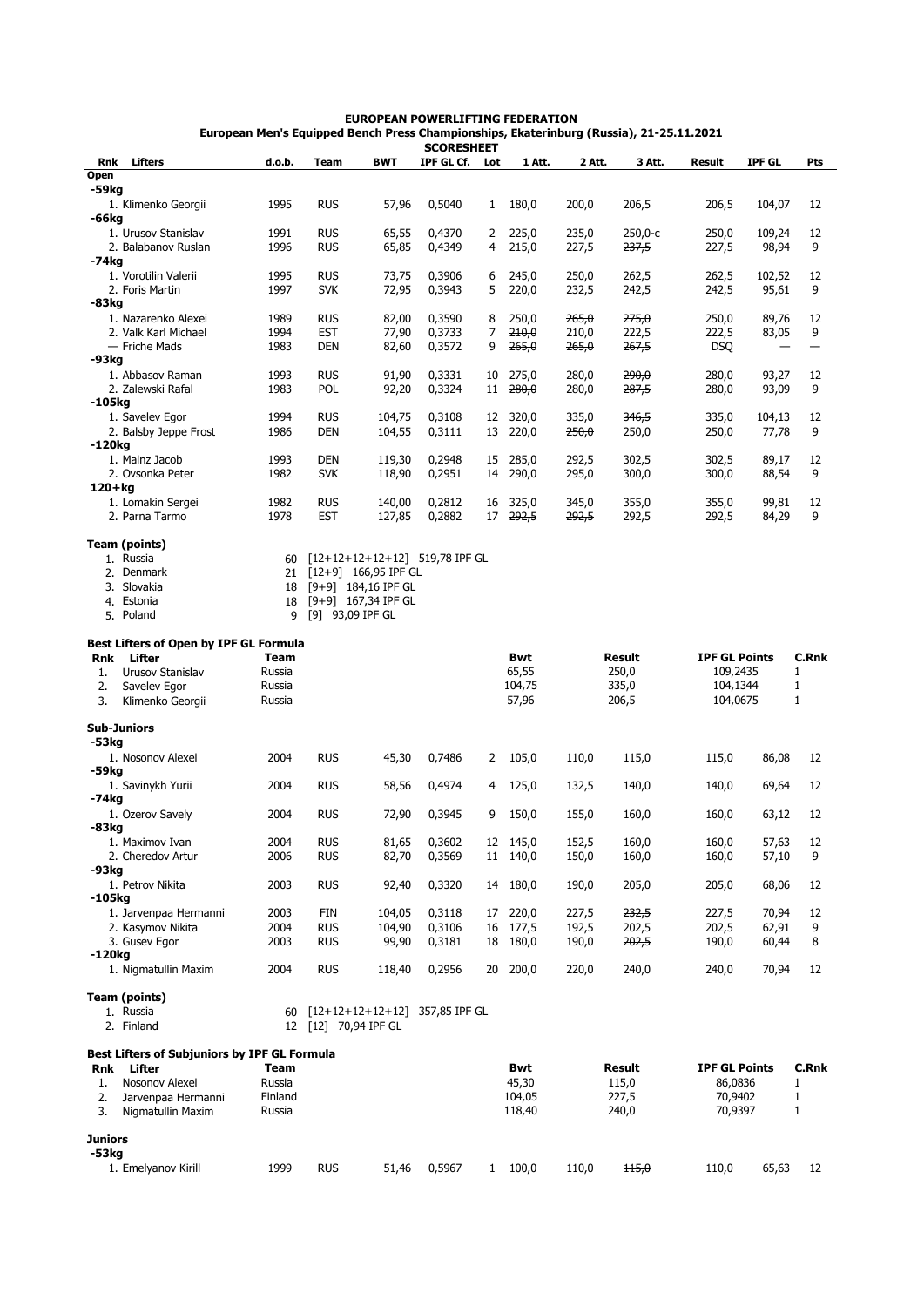| -59kg                      |                                             |                       |                          |                                  |                  |        |                     |                |                 |                                 |                |                              |
|----------------------------|---------------------------------------------|-----------------------|--------------------------|----------------------------------|------------------|--------|---------------------|----------------|-----------------|---------------------------------|----------------|------------------------------|
| -66kg                      | 1. Komissarov Boris                         | 1998                  | <b>RUS</b>               | 58,88                            | 0,4940           | 3      | 170,0               | 177,5          | 185,0           | 185,0                           | 91,40          | 12                           |
|                            | 1. Volkov Danila                            | 2002                  | <b>RUS</b>               | 66,00                            | 0,4339           | 5      | 200,0               | 200,0          | 200,0           | 200,0                           | 86,77          | 12                           |
| -74kg                      | 1. Grigoryev Alexander<br>2. Olefir Denis   | 1999<br>1999          | <b>RUS</b><br><b>RUS</b> | 72,15<br>73,95                   | 0,3982<br>0,3896 | 6<br>8 | 227,5<br>230,0      | 237,5<br>230,0 | 247,5<br>245,0  | 247,5<br>245,0                  | 98,55<br>95,46 | 12<br>9                      |
| -83kg                      | 1. Tatar Sandor                             | 1999                  | <b>HUN</b>               | 78,40                            | 0,3714           | 10     | 130,0               | 190,0          | 200,0           | 190,0                           | 70,57          | 12                           |
| -93kg                      | 1. Klimin Kirill                            | 1999                  | <b>RUS</b>               | 84,80                            | 0,3507           | 13     | 230,0               | 240,0          | 250,0           | 250,0                           | 87,66          | 12                           |
| -105kg                     | 1. Azizov Nariman                           | 1999                  | <b>RUS</b>               | 101,10                           | 0,3162           | 15     | 210,0               | 220,0          | 240,0           | 240,0                           | 75,89          | 12                           |
| -120kg                     | 1. Morozov Nikita                           | 2002                  | <b>RUS</b>               | 112,00                           | 0,3019           | 19     | 215,0               | 230,0          | 237,5           | 230,0                           | 69,44          | 12                           |
| 120+kg                     | 1. Dorogin Ruslan                           | 1998                  | <b>RUS</b>               | 155,45                           | 0,2750           |        | 21 270,0            | 280,0          | 300,0           | 300,0                           | 82,51          | 12                           |
| Team (points)              |                                             |                       |                          |                                  |                  |        |                     |                |                 |                                 |                |                              |
| 1. Russia                  | 2. Hungary                                  | 60<br>12              | [12] 70,57 IPF GL        | $[12+12+12+12+12]$ 446,89 IPF GL |                  |        |                     |                |                 |                                 |                |                              |
|                            | Best Lifters of Juniors by IPF GL Formula   |                       |                          |                                  |                  |        |                     |                |                 |                                 |                |                              |
| Rnk<br>1.                  | Lifter<br>Grigoryev Alexander               | <b>Team</b><br>Russia |                          |                                  |                  |        | Bwt<br>72,15        |                | Result<br>247,5 | <b>IPF GL Points</b><br>98,5463 |                | <b>C.Rnk</b><br>$\mathbf{1}$ |
| 2.<br>3.                   | Olefir Denis<br>Komissarov Boris            | Russia<br>Russia      |                          |                                  |                  |        | 73,95<br>58,88      |                | 245,0<br>185,0  | 95,4623<br>91,3952              |                | 2<br>1                       |
| <b>Masters 1</b>           |                                             |                       |                          |                                  |                  |        |                     |                |                 |                                 |                |                              |
| -74kg                      | 1. Efremov Vitalii                          | 1974                  | <b>RUS</b>               | 72,70                            | 0,3955           | 3      | 195,0               | 200,0          | 205,0           | 205,0                           | 81,07          | 12                           |
| -93kg                      | 2. Nosach Evgenii                           | 1976                  | <b>RUS</b>               | 74,00                            | 0,3894           | 2      | 190,0               | 197,5          | 205,0           | 205,0                           | 79,83          | 9                            |
|                            | 1. Bobylkov Vasilii<br>2. Plastun Aleksei   | 1979<br>1975          | <b>RUS</b><br><b>RUS</b> | 88,90<br>92,40                   | 0,3399<br>0,3320 | 9<br>7 | 260,0<br>265,0      | 275,0<br>272,5 | 285,0<br>277,5  | 285,0<br>272,5                  | 96,88<br>90,48 | 12<br>9                      |
| -105kg                     | 1. Kalashnikov Igor                         | 1977                  | <b>RUS</b>               | 104,25                           | 0,3115           | 12     | 235,0               | 265,0          | 265,0           | 235,0                           | 73,21          | 12                           |
| -120kg                     | 1. Walczak Eryk                             | 1977                  | POL                      | 105,50                           | 0,3098           | 15     | 230,0               | 240,0          | 250,0           | 250,0                           | 77,46          | 12                           |
| 120+kg                     | 1. Selezen Sergey                           | 1980                  | <b>RUS</b>               | 130,35                           | 0,2865           | 16     | 270,0               | 300,0          | 320,0           | 300,0                           | 85,96          | 12                           |
| Team (points)              |                                             |                       |                          |                                  |                  |        |                     |                |                 |                                 |                |                              |
| 1. Russia<br>2. Poland     |                                             | 57<br>12              | [12] 77,46 IPF GL        | $[12+12+12+12+9]$ 427,60 IPF GL  |                  |        |                     |                |                 |                                 |                |                              |
|                            | Best Lifters of Masters 1 by IPF GL Formula |                       |                          |                                  |                  |        |                     |                |                 |                                 |                |                              |
| Rnk                        | Lifter                                      | Team                  |                          |                                  |                  |        | Bwt                 |                | Result          | <b>IPF GL Points</b>            |                | <b>C.Rnk</b>                 |
| 1.<br>2.                   | Bobylkov Vasilii<br>Plastun Aleksei         | Russia<br>Russia      |                          |                                  |                  |        | 88,90<br>92,40      |                | 285,0<br>272,5  | 96,8803<br>90,4760              |                | 1<br>2                       |
| 3.                         | Selezen Sergey                              | Russia                |                          |                                  |                  |        | 130,35              |                | 300,0           | 85,9584                         |                | $\mathbf{1}$                 |
| <b>Masters 2</b><br>-83kg  |                                             |                       |                          |                                  |                  |        |                     |                |                 |                                 |                |                              |
| -93kg                      | 1. Neveikov Aleksei                         | 1966                  | <b>RUS</b>               | 82,55                            | 0,3573           | 5      | 210,0               | 225,0          | 232,5           | 232,5                           | 83,08          | 12                           |
| -105kg                     | 1. Eremenko Viktor                          | 1970                  | <b>RUS</b>               | 91,60                            | 0,3337           | 6      | 150,0               | 160,0          | 165,0           | 160,0                           | 53,40          | 12                           |
| -120kg                     | 1. Konovnitsyn Igor                         | 1971                  | <b>RUS</b>               | 103,75                           | 0,3123           | 11     | 120,0               | Χ              | X               | 120,0                           | 37,47          | 12                           |
|                            | 1. Chursin Oleg                             | 1964                  | <b>RUS</b>               | 111,05                           | 0,3030           |        | $14 \quad 180,0$    | 180,0          | 212,5           | 212,5                           | 64,38          | 12                           |
| Team (points)<br>1. Russia |                                             | 48                    |                          | $[12+12+12+12]$ 238,33 IPF GL    |                  |        |                     |                |                 |                                 |                |                              |
|                            | Best Lifters of Masters 2 by IPF GL Formula |                       |                          |                                  |                  |        |                     |                |                 |                                 |                |                              |
| <b>Rnk</b><br>1.           | Lifter<br>Neveikov Aleksei                  | Team<br>Russia        |                          |                                  |                  |        | <b>Bwt</b><br>82,55 |                | Result<br>232,5 | <b>IPF GL Points</b><br>83,0771 |                | C.Rnk<br>1                   |
| 2.<br>3.                   | Chursin Oleg<br>Eremenko Viktor             | Russia<br>Russia      |                          |                                  |                  |        | 111,05<br>91,60     |                | 212,5<br>160,0  | 64,3850<br>53,3984              |                | 1<br>1                       |
| <b>Masters 3</b>           |                                             |                       |                          |                                  |                  |        |                     |                |                 |                                 |                |                              |
| -66kg                      | 1. Emelianov Yury                           | 1958                  | <b>RUS</b>               | 63,20                            | 0,4545           | 1      | 95,0                | 105,0          | 110,0           | 110,0                           | 50,00          | 12                           |
|                            |                                             |                       |                          |                                  |                  |        |                     |                |                 |                                 |                |                              |